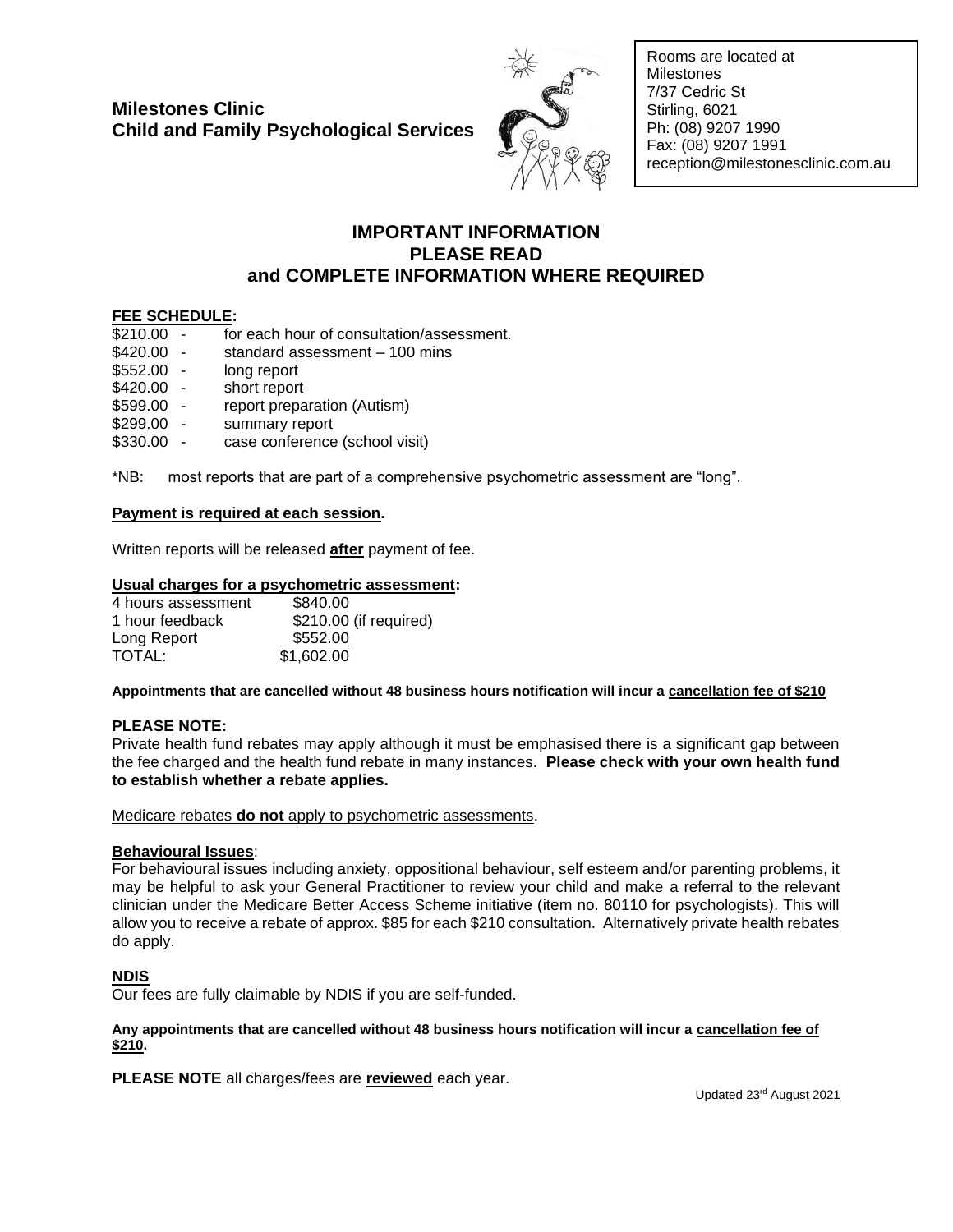

Rooms are located at Milestones 7/37 Cedric St Stirling, 6021 Ph: (08) 9207 1990 Fax: (08) 9207 1991 reception@milestonesclinic.com.au

# What happens to information collected at Milestones Clinic?

Psychologists are required by law and the Australian Psychological Society (APS) to retain client documentation for at least seven years after last contact. In the case of children, information must be stored until they reach 25 years of age (APS Code of Ethics). All documentation is held in secure storage, and will only be released to you except in the following circumstances:

- If there is a legal obligation to do so,
- Failure to disclose the information would put you, your child or another person at serious risk, or
- Your prior approval has been obtained to a) provide a written report to another professional or agency, or b) discuss the material with another person (e.g., staff at your child's school).

In accordance with the principles laid down in privacy legislation and by the APS, you may access the material recorded in your child's file upon request, subject to the exceptions in National Privacy Principle 6. There will be no charge made for requesting this information, but there may be fees levied to cover the costs of finding and copying the information.

*Please note: Once a child seen by a psychologist at Milestones Clinic turns 18 years of age he/she is then identified by law as the 'client'. After this age they are entitled to access their records.*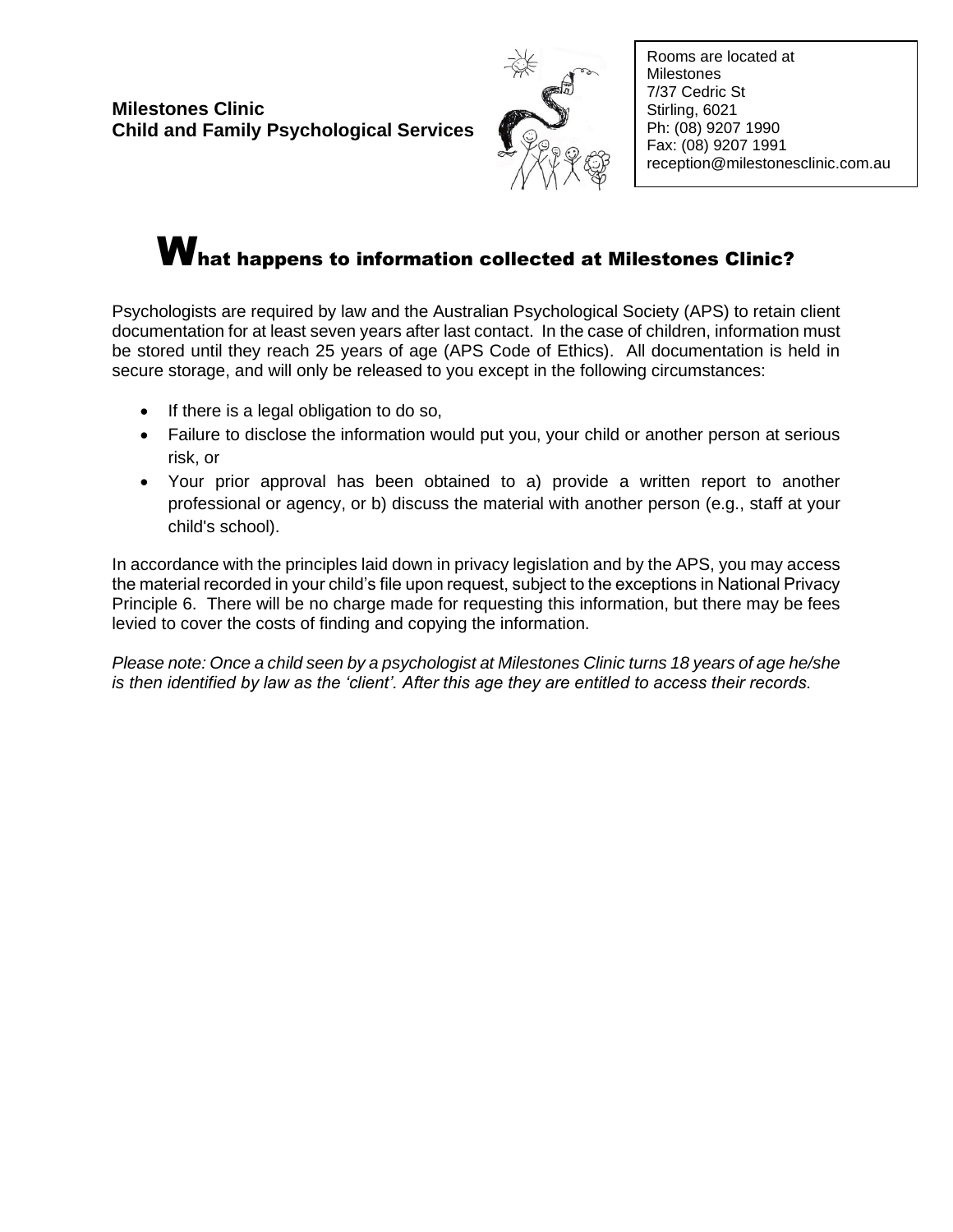

Rooms are located at Milestones 7/37 Cedric St Stirling, 6021 Ph: (08) 9207 1990 Fax: (08) 9207 1991 reception@milestonesclinic.com.au

## **Referral for assessment/consultation**

| Child's Name:                     |          |                                                                                                                                                                    |
|-----------------------------------|----------|--------------------------------------------------------------------------------------------------------------------------------------------------------------------|
| Date of Birth:                    |          |                                                                                                                                                                    |
| Home Address:                     |          |                                                                                                                                                                    |
|                                   |          |                                                                                                                                                                    |
| Caregiver 1: Name:                |          |                                                                                                                                                                    |
|                                   | Address: |                                                                                                                                                                    |
| Caregiver 2: Name:                |          |                                                                                                                                                                    |
|                                   | Address: |                                                                                                                                                                    |
| Home Phone:                       |          |                                                                                                                                                                    |
|                                   |          |                                                                                                                                                                    |
| School:<br><b>School Address:</b> |          |                                                                                                                                                                    |
| Year Level:                       |          |                                                                                                                                                                    |
| Person Referring:                 |          |                                                                                                                                                                    |
| Telephone:                        |          |                                                                                                                                                                    |
| Date Of Referral:                 |          |                                                                                                                                                                    |
|                                   |          |                                                                                                                                                                    |
|                                   |          | PLEASE SIGN HERE TO CONFIRM THAT YOU UNDERSTAND THE FEES<br>PAYABLE AT THIS PRACTICE, PARTICULARLY THAT A WRITTEN REPORT<br>IS BILLED SEPARATELY TO CONSULTATIONS: |
|                                   |          |                                                                                                                                                                    |

**\_\_\_\_\_\_\_\_\_\_\_\_\_\_\_\_\_\_\_\_\_\_\_\_\_\_\_\_\_\_\_\_\_\_\_\_\_\_\_\_\_\_\_\_\_\_\_\_\_\_\_\_\_\_\_\_\_\_\_\_\_\_\_\_\_\_**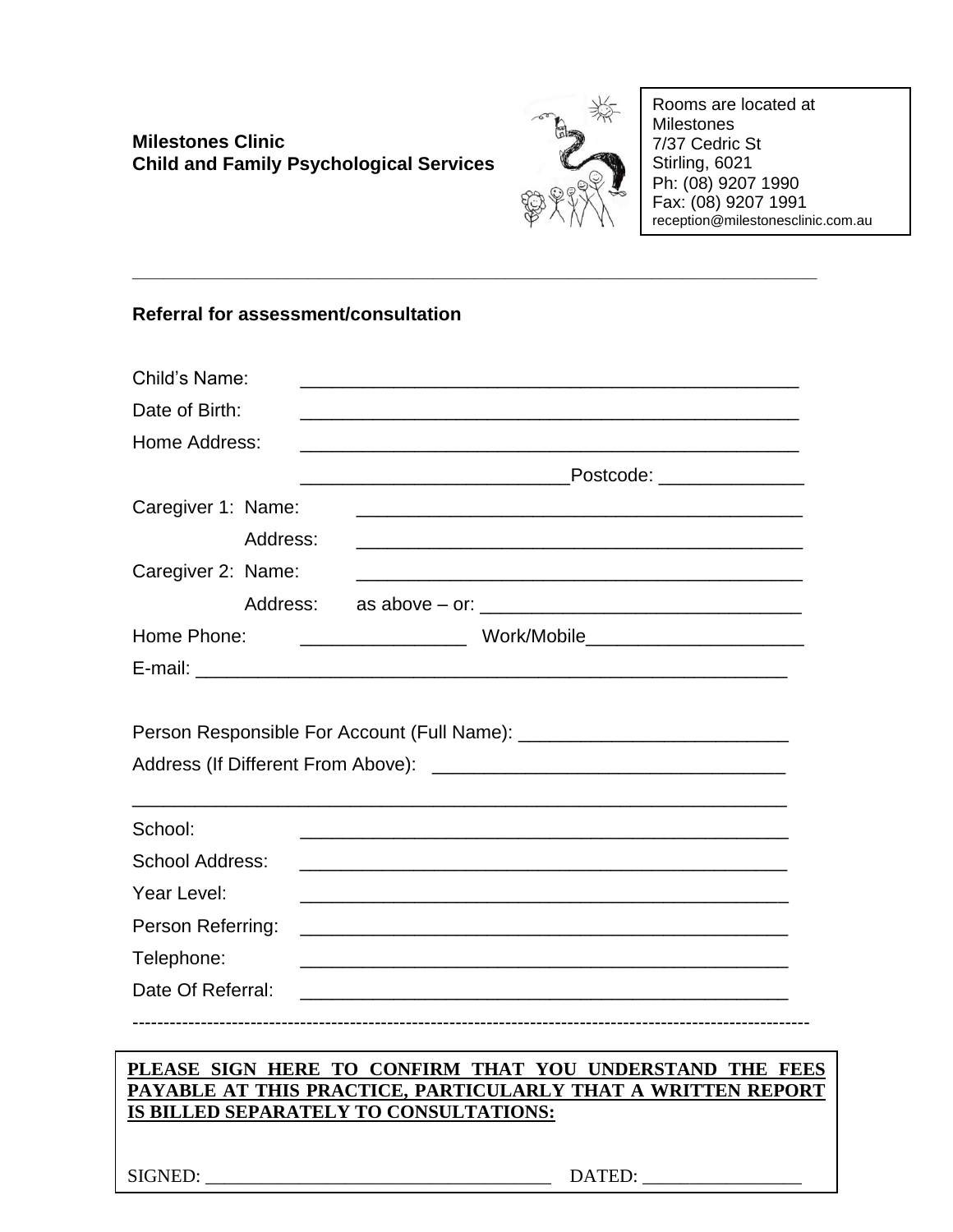

Rooms are located at Milestones 7/37 Cedric St Stirling, 6021 Ph: (08) 9207 1990 Fax: (08) 9207 1991 reception@milestonesclinic.com.au

## **Please Complete All Sections Below**

\_\_\_\_\_\_\_\_\_\_\_\_\_\_\_\_\_\_\_\_\_\_\_\_\_\_\_\_\_\_\_\_\_\_\_\_\_\_\_\_\_\_\_\_\_\_\_\_\_\_\_\_\_\_\_\_\_\_\_\_\_\_\_\_\_\_

\_\_\_\_\_\_\_\_\_\_\_\_\_\_\_\_\_\_\_\_\_\_\_\_\_\_\_\_\_\_\_\_\_\_\_\_\_\_\_\_\_\_\_\_\_\_\_\_\_\_\_\_\_\_\_\_\_\_\_\_\_\_\_\_\_\_

\_\_\_\_\_\_\_\_\_\_\_\_\_\_\_\_\_\_\_\_\_\_\_\_\_\_\_\_\_\_\_\_\_\_\_\_\_\_\_\_\_\_\_\_\_\_\_\_\_\_\_\_\_\_\_\_\_\_\_\_\_\_\_\_\_\_

\_\_\_\_\_\_\_\_\_\_\_\_\_\_\_\_\_\_\_\_\_\_\_\_\_\_\_\_\_\_\_\_\_\_\_\_\_\_\_\_\_\_\_\_\_\_\_\_\_\_\_\_\_\_\_\_\_\_\_\_\_\_\_\_\_\_

\_\_\_\_\_\_\_\_\_\_\_\_\_\_\_\_\_\_\_\_\_\_\_\_\_\_\_\_\_\_\_\_\_\_\_\_\_\_\_\_\_\_\_\_\_\_\_\_\_\_\_\_\_\_\_\_\_\_\_\_\_\_\_\_\_\_

\_\_\_\_\_\_\_\_\_\_\_\_\_\_\_\_\_\_\_\_\_\_\_\_\_\_\_\_\_\_\_\_\_\_\_\_\_\_\_\_\_\_\_\_\_\_\_\_\_\_\_\_\_\_\_\_\_\_\_\_\_\_\_\_\_\_

\_\_\_\_\_\_\_\_\_\_\_\_\_\_\_\_\_\_\_\_\_\_\_\_\_\_\_\_\_\_\_\_\_\_\_\_\_\_\_\_\_\_\_\_\_\_\_\_\_\_\_\_\_\_\_\_\_\_\_\_\_\_\_\_\_\_

\_\_\_\_\_\_\_\_\_\_\_\_\_\_\_\_\_\_\_\_\_\_\_\_\_\_\_\_\_\_\_\_\_\_\_\_\_\_\_\_\_\_\_\_\_\_\_\_\_\_\_\_\_\_\_\_\_\_\_\_\_\_\_\_\_\_

\_\_\_\_\_\_\_\_\_\_\_\_\_\_\_\_\_\_\_\_\_\_\_\_\_\_\_\_\_\_\_\_\_\_\_\_\_\_\_\_\_\_\_\_\_\_\_\_\_\_\_\_\_\_\_\_\_\_\_\_\_\_\_\_\_\_

\_\_\_\_\_\_\_\_\_\_\_\_\_\_\_\_\_\_\_\_\_\_\_\_\_\_\_\_\_\_\_\_\_\_\_\_\_\_\_\_\_\_\_\_\_\_\_\_\_\_\_\_\_\_\_\_\_\_\_\_\_\_\_\_\_\_

\_\_\_\_\_\_\_\_\_\_\_\_\_\_\_\_\_\_\_\_\_\_\_\_\_\_\_\_\_\_\_\_\_\_\_\_\_\_\_\_\_\_\_\_\_\_\_\_\_\_\_\_\_\_\_\_\_\_\_\_\_\_\_\_\_\_

\_\_\_\_\_\_\_\_\_\_\_\_\_\_\_\_\_\_\_\_\_\_\_\_\_\_\_\_\_\_\_\_\_\_\_\_\_\_\_\_\_\_\_\_\_\_\_\_\_\_\_\_\_\_\_\_\_\_\_\_\_\_\_\_\_\_

\_\_\_\_\_\_\_\_\_\_\_\_\_\_\_\_\_\_\_\_\_\_\_\_\_\_\_\_\_\_\_\_\_\_\_\_\_\_\_\_\_\_\_\_\_\_\_\_\_\_\_\_\_\_\_\_\_\_\_\_\_\_\_\_\_\_

\_\_\_\_\_\_\_\_\_\_\_\_\_\_\_\_\_\_\_\_\_\_\_\_\_\_\_\_\_\_\_\_\_\_\_\_\_\_\_\_\_\_\_\_\_\_\_\_\_\_\_\_\_\_\_\_\_\_\_\_\_\_\_\_\_\_

\_\_\_\_\_\_\_\_\_\_\_\_\_\_\_\_\_\_\_\_\_\_\_\_\_\_\_\_\_\_\_\_\_\_\_\_\_\_\_\_\_\_\_\_\_\_\_\_\_\_\_\_\_\_\_\_\_\_\_\_\_\_\_\_\_\_

Brief Statement of Referral Problem:

Details of Actions Taken to Date:

Details of any agency with whom child has been/ is involved: (e.g. PMH, University Clinic, State Child Development Centre, Child and Adolescent Clinic, Disability Services)

Details of involvement with any other related professional – currently and in the past (e.g. Speech Pathologist, Psychologist, Occupational Therapist).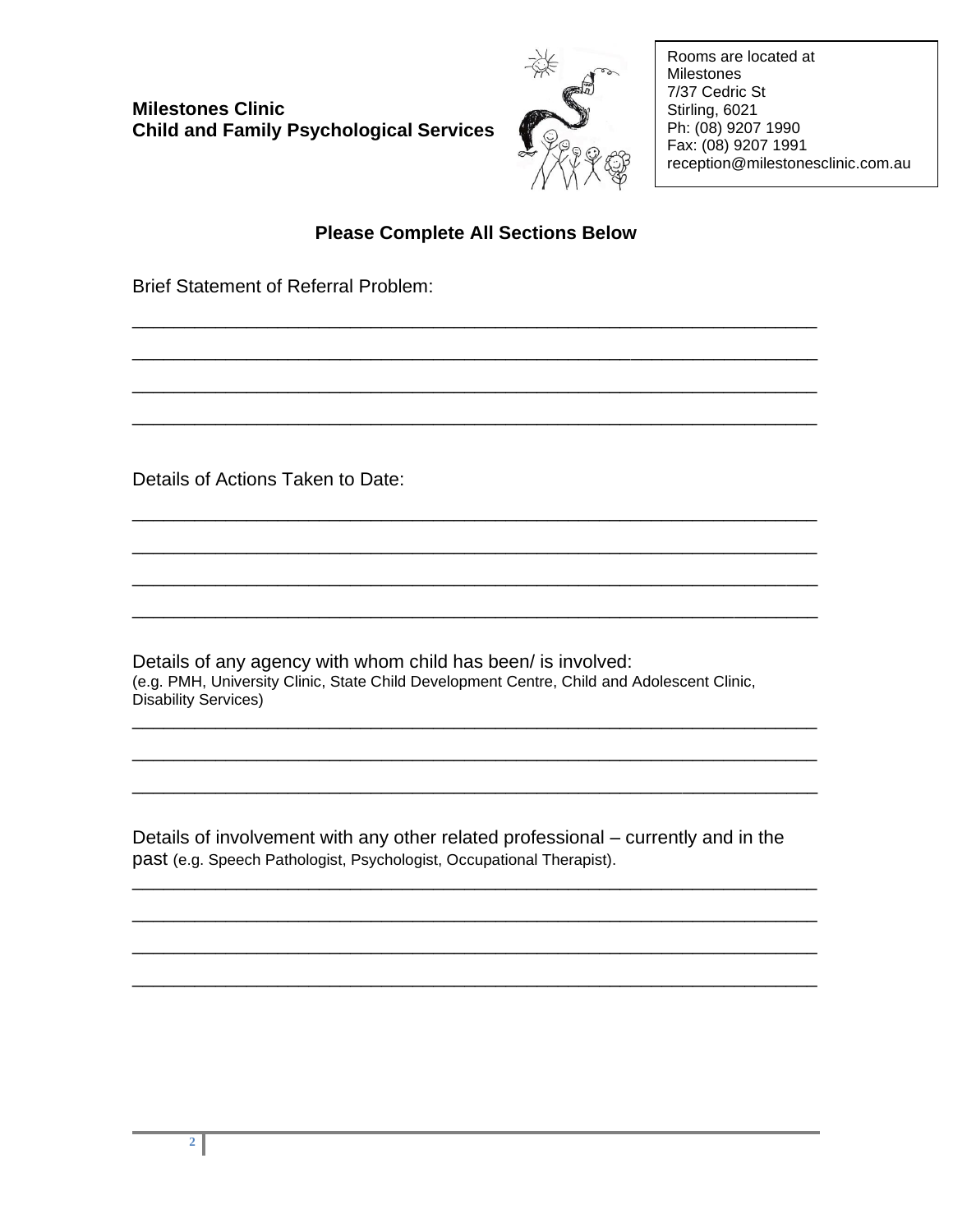

Rooms are located at Milestones 7/37 Cedric St Stirling, 6021 Ph: (08) 9207 1990 Fax: (08) 9207 1991 reception@milestonesclinic.com.au

Previous Standardised Assessment (if any): (e.g. Reading, Spelling, Maths, Intelligence, Speech and Language)

| <b>Date</b> | Test (Name) | <b>Results</b> |
|-------------|-------------|----------------|
|             |             |                |
|             |             |                |
|             |             |                |
|             |             |                |

*\* If possible, please attach copies of any reports completed by other health professionals.* 

\_\_\_\_\_\_\_\_\_\_\_\_\_\_\_\_\_\_\_\_\_\_\_\_\_\_\_\_\_\_\_\_\_\_\_\_\_\_\_\_\_\_\_\_\_\_\_\_\_\_\_\_\_\_\_\_\_\_\_\_\_\_\_\_\_\_

\_\_\_\_\_\_\_\_\_\_\_\_\_\_\_\_\_\_\_\_\_\_\_\_\_\_\_\_\_\_\_\_\_\_\_\_\_\_\_\_\_\_\_\_\_\_\_\_\_\_\_\_\_\_\_\_\_\_\_\_\_\_\_\_\_\_

\_\_\_\_\_\_\_\_\_\_\_\_\_\_\_\_\_\_\_\_\_\_\_\_\_\_\_\_\_\_\_\_\_\_\_\_\_\_\_\_\_\_\_\_\_\_\_\_\_\_\_\_\_\_\_\_\_\_\_\_\_\_\_\_\_\_

\_\_\_\_\_\_\_\_\_\_\_\_\_\_\_\_\_\_\_\_\_\_\_\_\_\_\_\_\_\_\_\_\_\_\_\_\_\_\_\_\_\_\_\_\_\_\_\_\_\_\_\_\_\_\_\_\_\_\_\_\_\_\_\_\_\_

\_\_\_\_\_\_\_\_\_\_\_\_\_\_\_\_\_\_\_\_\_\_\_\_\_\_\_\_\_\_\_\_\_\_\_\_\_\_\_\_\_\_\_\_\_\_\_\_\_\_\_\_\_\_\_\_\_\_\_\_\_\_\_\_\_\_

Desired outcomes for this referral and any further comments:

**Please return all completed forms before the first appointment in an envelope marked (PLEASE DO NOT SEND QUESTIONNAIRE FORMS BACK TO US VIA "REGISTERED MAIL" – ORDINARY MAIL IS PREFERRED):**

Confidential Attention: Dr Robin Harvey, Dr Jade Bogdanovs, Luisa Rossi, Tara Hawkins or Jodie Bell (Child and Family Psychology Services) Milestones Clinic 7/37 Cedric Street STIRLING WA 6021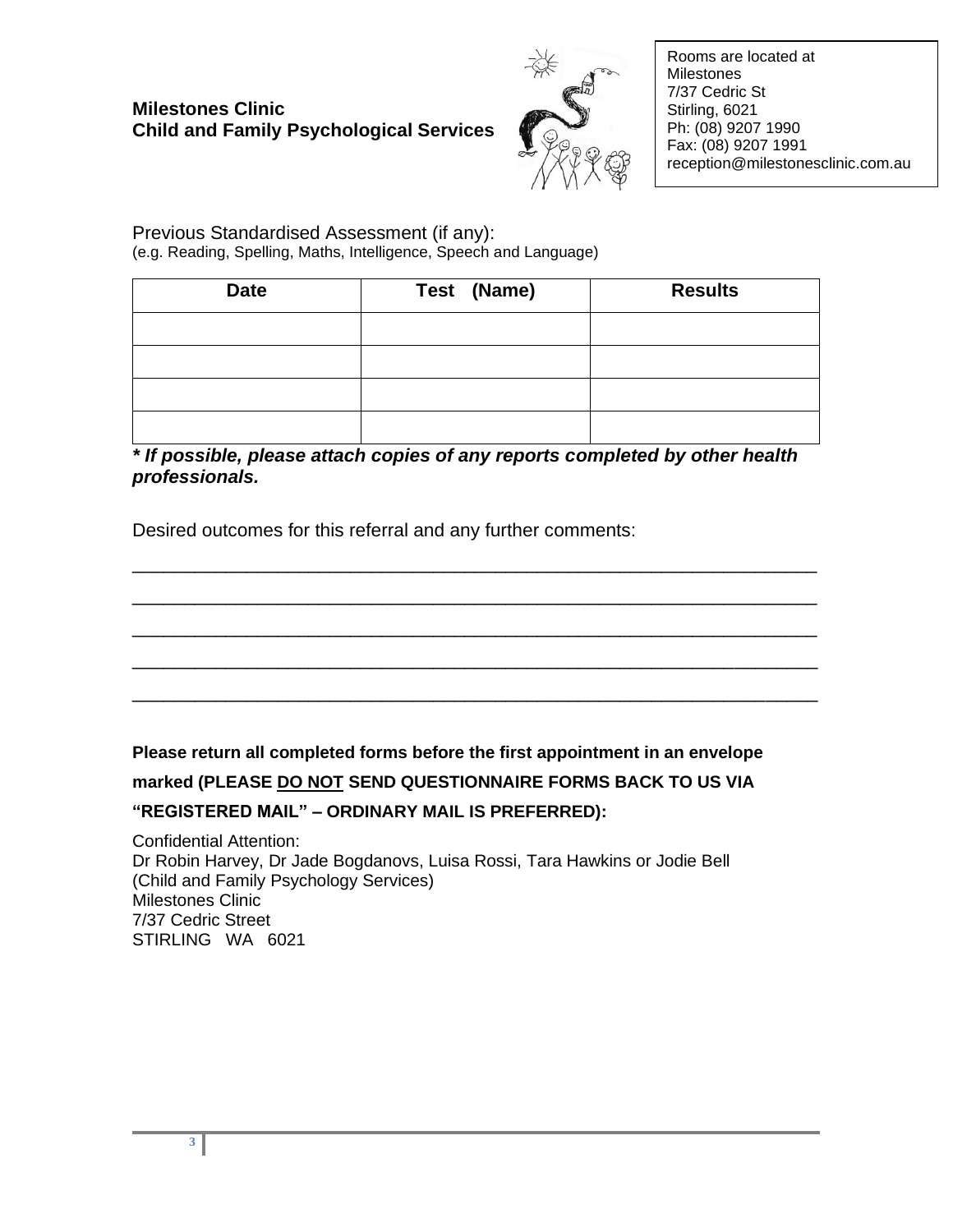### **Milestones Clinic Child and Family Psychology Services Background Questionnaire**

# **Private and Strictly Confidential**

Child's Name **with the contract of the contract of the contract of the contract of the contract of the contract of the contract of the contract of the contract of the contract of the contract of the contract of the contrac** 

(First Name) (Surname)

## **BACKGROUND INFORMATION**

## *Pregnancy, Birth and Infancy*

At what age did your child walk? \_\_\_\_\_\_\_\_\_\_\_\_\_\_\_\_\_\_\_\_\_months

At what age did your child begin to talk? \_\_\_\_\_\_\_\_\_\_\_\_\_\_\_months

Were there any difficulties concerning the birth of your child, in terms of the following:

During Pregnancy? \_\_\_\_\_\_\_\_\_\_\_\_\_\_\_\_\_\_\_\_\_\_\_\_\_\_\_\_\_\_\_\_\_\_\_\_\_\_\_\_\_\_\_\_\_\_\_\_\_

During delivery? \_\_\_\_\_\_\_\_\_\_\_\_\_\_\_\_\_\_\_\_\_\_\_\_\_\_\_\_\_\_\_\_\_\_\_\_\_\_\_\_\_\_\_\_\_\_\_\_\_\_\_\_

\_\_\_\_\_\_\_\_\_\_\_\_\_\_\_\_\_\_\_\_\_\_\_\_\_\_\_\_\_\_\_\_\_\_\_\_\_\_\_\_\_\_\_\_\_\_\_\_\_\_\_\_\_\_\_\_\_\_\_\_\_\_\_\_\_

\_\_\_\_\_\_\_\_\_\_\_\_\_\_\_\_\_\_\_\_\_\_\_\_\_\_\_\_\_\_\_\_\_\_\_\_\_\_\_\_\_\_\_\_\_\_\_\_\_\_\_\_\_\_\_\_\_\_\_\_\_\_\_\_\_

Following delivery? \_\_\_\_\_\_\_\_\_\_\_\_\_\_\_\_\_\_\_\_\_\_\_\_\_\_\_\_\_\_\_\_\_\_\_\_\_\_\_\_\_\_\_\_\_\_\_\_\_

| Was your child premature, full-term or overdue? |  |
|-------------------------------------------------|--|
| If premature, how many weeks?                   |  |
|                                                 |  |
|                                                 |  |

What was your child's weight at birth?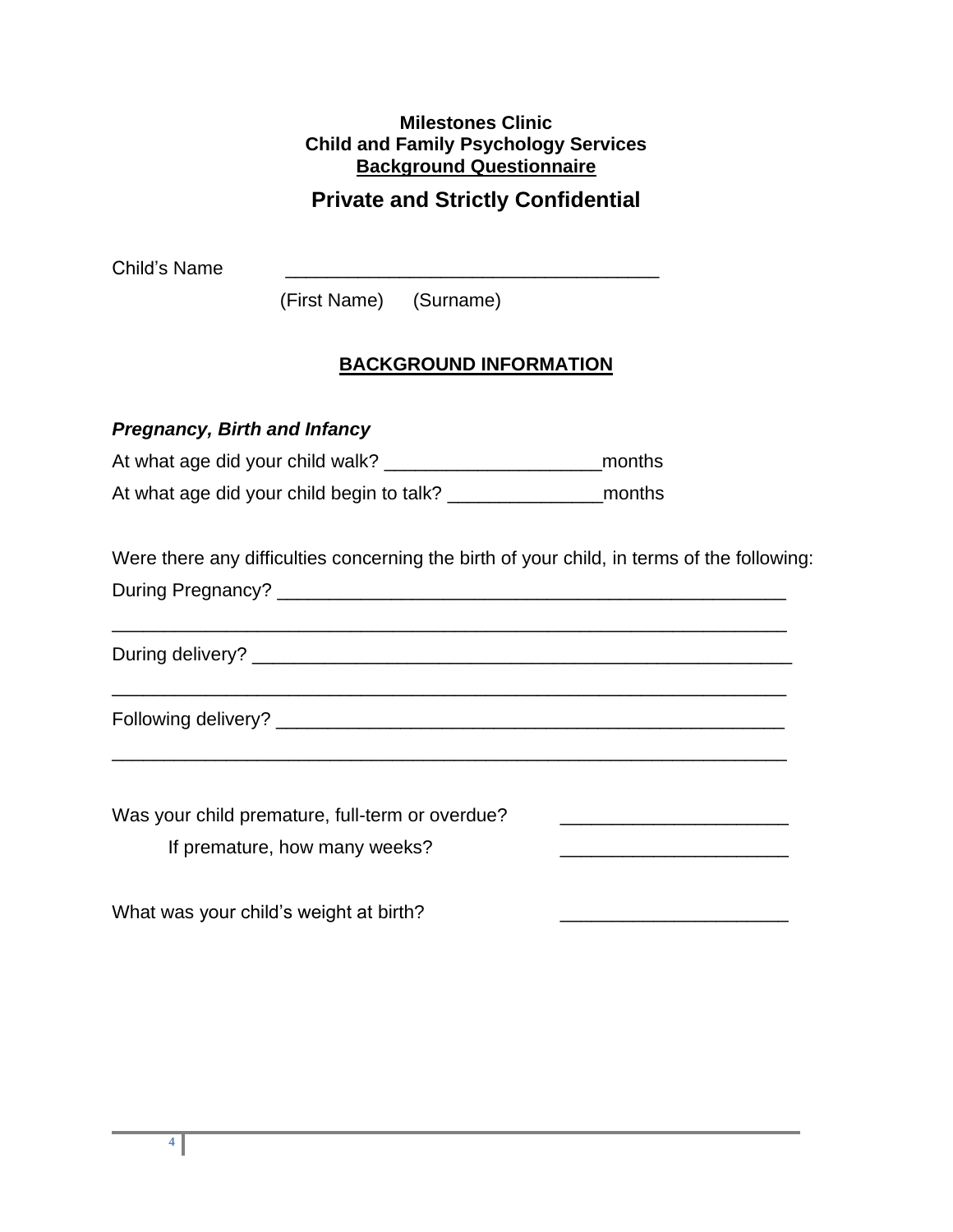## *Child's medical background*

Does your child currently take any prescribed medication on a regular basis (e.g. daily, weekly or monthly)? YES/NO

\_\_\_\_\_\_\_\_\_\_\_\_\_\_\_\_\_\_\_\_\_\_\_\_\_\_\_\_\_\_\_\_\_\_\_\_\_\_\_\_\_\_\_\_\_\_\_\_\_\_\_\_\_\_\_\_\_\_\_\_\_\_\_\_\_\_\_\_\_\_

\_\_\_\_\_\_\_\_\_\_\_\_\_\_\_\_\_\_\_\_\_\_\_\_\_\_\_\_\_\_\_\_\_\_\_\_\_\_\_\_\_\_\_\_\_\_\_\_\_\_\_\_\_\_\_\_\_\_\_\_\_\_\_\_\_\_\_\_\_\_

\_\_\_\_\_\_\_\_\_\_\_\_\_\_\_\_\_\_\_\_\_\_\_\_\_\_\_\_\_\_\_\_\_\_\_\_\_\_\_\_\_\_\_\_\_\_\_\_\_\_\_\_\_\_\_\_\_\_\_\_\_\_\_\_\_\_\_\_\_\_

\_\_\_\_\_\_\_\_\_\_\_\_\_\_\_\_\_\_\_\_\_\_\_\_\_\_\_\_\_\_\_\_\_\_\_\_\_\_\_\_\_\_\_\_\_\_\_\_\_\_\_\_\_\_\_\_\_\_\_\_\_\_\_\_\_\_\_\_\_\_

If YES, please provide details:

Has your child had any serious illnesses or operations? YES/NO If YES, please provide details below, including age when these occurred:

\_\_\_\_\_\_\_\_\_\_\_\_\_\_\_\_\_\_\_\_\_\_\_\_\_\_\_\_\_\_\_\_\_\_\_\_\_\_\_\_\_\_\_\_\_\_\_\_\_\_\_\_\_\_\_\_\_\_

\_\_\_\_\_\_\_\_\_\_\_\_\_\_\_\_\_\_\_\_\_\_\_\_\_\_\_\_\_\_\_\_\_\_\_\_\_\_\_\_\_\_\_\_\_\_\_\_\_\_\_\_\_\_\_\_\_\_

Does your child have, or has s/he ever had, any difficulty with vision (including visual processing)? YES/NO

If YES, please provide details, including age of onset and any assessment findings:

\_\_\_\_\_\_\_\_\_\_\_\_\_\_\_\_\_\_\_\_\_\_\_\_\_\_\_\_\_\_\_\_\_\_\_\_\_\_\_\_\_\_\_\_\_\_\_\_\_\_\_\_\_\_\_\_\_\_\_\_\_\_\_\_\_\_\_\_\_\_

\_\_\_\_\_\_\_\_\_\_\_\_\_\_\_\_\_\_\_\_\_\_\_\_\_\_\_\_\_\_\_\_\_\_\_\_\_\_\_\_\_\_\_\_\_\_\_\_\_\_\_\_\_\_\_\_\_\_\_\_\_\_\_\_\_\_\_\_\_\_

Does your child have, or has s/he ever had, any difficulty with hearing (including auditory processing)? YES/NO

\_\_\_\_\_\_\_\_\_\_\_\_\_\_\_\_\_\_\_\_\_\_\_\_\_\_\_\_\_\_\_\_\_\_\_\_\_\_\_\_\_\_\_\_\_\_\_\_\_\_\_\_\_\_\_\_\_\_

If YES, please provide details, including the age at which any difficulties were first noticed and any assessment findings:

\_\_\_\_\_\_\_\_\_\_\_\_\_\_\_\_\_\_\_\_\_\_\_\_\_\_\_\_\_\_\_\_\_\_\_\_\_\_\_\_\_\_\_\_\_\_\_\_\_\_\_\_\_\_\_\_\_\_\_\_\_\_\_\_\_\_\_\_\_\_

\_\_\_\_\_\_\_\_\_\_\_\_\_\_\_\_\_\_\_\_\_\_\_\_\_\_\_\_\_\_\_\_\_\_\_\_\_\_\_\_\_\_\_\_\_\_\_\_\_\_\_\_\_\_\_\_\_\_\_\_\_\_\_\_\_\_\_\_\_\_

\_\_\_\_\_\_\_\_\_\_\_\_\_\_\_\_\_\_\_\_\_\_\_\_\_\_\_\_\_\_\_\_\_\_\_\_\_\_\_\_\_\_\_\_\_\_\_\_\_\_\_\_\_\_\_\_\_\_\_\_\_\_\_\_\_\_\_\_\_\_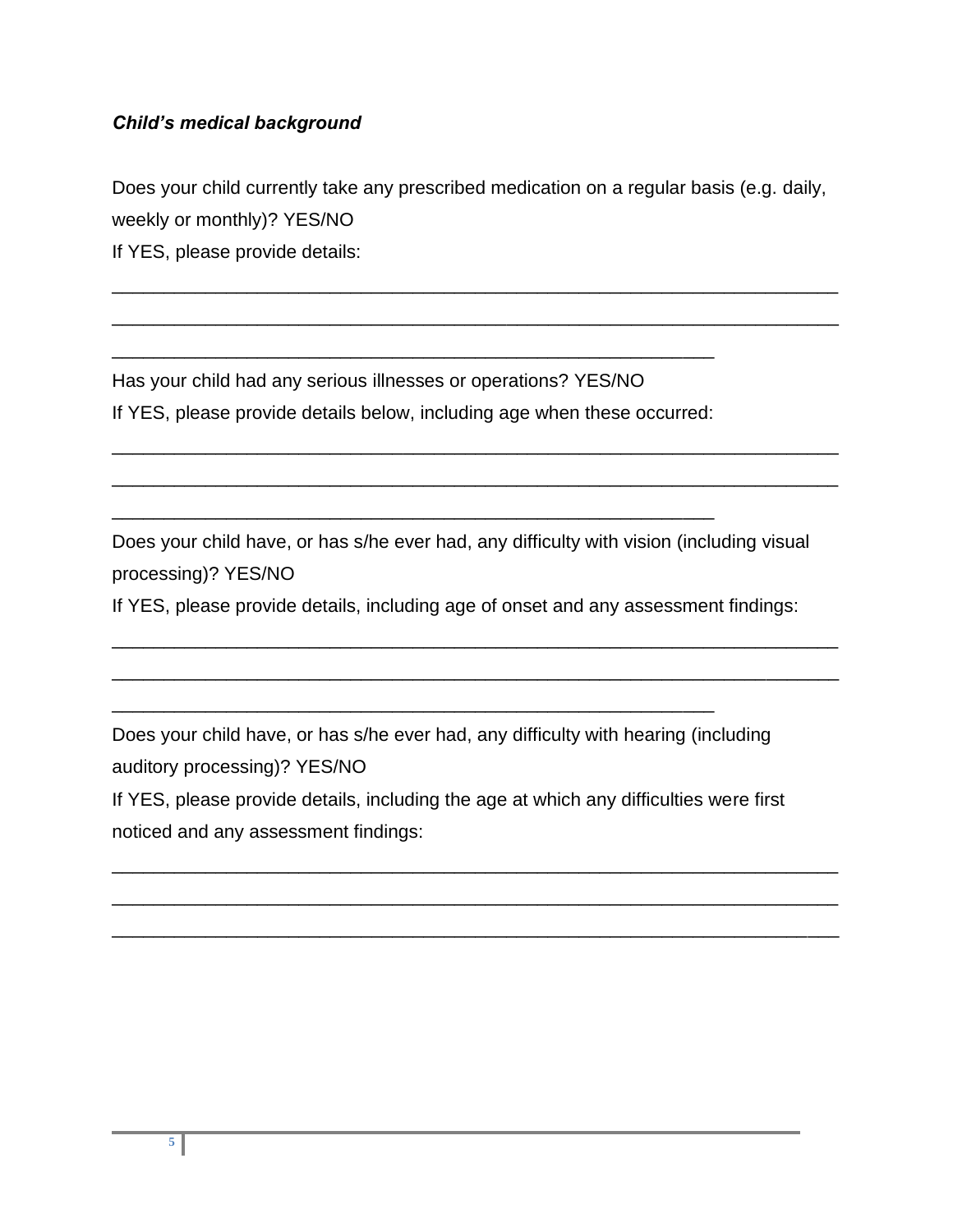## *Schooling*

Schools (including current one) attended since Kindergarten? School: **Dates Attended: Dates Attended:** 

Has your child ever repeated a year at Preschool or School or High school? YES/NO

\_\_\_\_\_\_\_\_\_\_\_\_\_\_\_\_\_\_\_\_\_\_\_\_\_\_\_\_\_\_\_\_ \_\_\_\_\_\_\_\_\_\_\_\_\_\_\_\_\_\_\_\_\_\_\_\_\_\_\_\_

\_\_\_\_\_\_\_\_\_\_\_\_\_\_\_\_\_\_\_\_\_\_\_\_\_\_\_\_\_\_\_\_ \_\_\_\_\_\_\_\_\_\_\_\_\_\_\_\_\_\_\_\_\_\_\_\_\_\_\_\_

\_\_\_\_\_\_\_\_\_\_\_\_\_\_\_\_\_\_\_\_\_\_\_\_\_\_\_\_\_\_\_\_ \_\_\_\_\_\_\_\_\_\_\_\_\_\_\_\_\_\_\_\_\_\_\_\_\_\_\_\_

\_\_\_\_\_\_\_\_\_\_\_\_\_\_\_\_\_\_\_\_\_\_\_\_\_\_\_\_\_\_\_\_ \_\_\_\_\_\_\_\_\_\_\_\_\_\_\_\_\_\_\_\_\_\_\_\_\_\_\_\_

If YES, please state which school year(s) \_\_\_\_\_\_\_\_\_\_\_\_\_\_\_\_\_\_\_\_\_\_\_\_\_\_\_\_\_\_\_\_

Has your child missed a large amount of school for any reason (e.g. due to travel or

illness)? YES/NO

If YES, what duration of time \_\_\_\_\_\_\_\_\_\_\_\_\_\_\_\_\_\_\_\_\_\_\_\_\_\_\_\_\_\_\_\_\_\_\_\_\_\_\_\_\_\_

Has your child consistently experienced learning difficulties in the school environment?

\_\_\_\_\_\_\_\_\_\_\_\_\_\_\_\_\_\_\_\_\_\_\_\_\_\_\_\_\_\_\_\_\_\_\_\_\_\_\_\_\_\_\_\_\_\_\_\_\_\_\_\_\_\_\_\_\_\_\_\_\_\_\_\_\_\_\_\_\_\_

\_\_\_\_\_\_\_\_\_\_\_\_\_\_\_\_\_\_\_\_\_\_\_\_\_\_\_\_\_\_\_\_\_\_\_\_\_\_\_\_\_\_\_\_\_\_\_\_\_\_\_\_\_\_\_\_\_\_\_\_\_\_\_\_\_\_\_\_\_\_

\_\_\_\_\_\_\_\_\_\_\_\_\_\_\_\_\_\_\_\_\_\_\_\_\_\_\_\_\_\_\_\_\_\_\_\_\_\_\_\_\_\_\_\_\_\_\_\_\_\_\_\_\_\_\_\_\_\_\_\_\_\_\_\_\_\_\_\_\_\_

\_\_\_\_\_\_\_\_\_\_\_\_\_\_\_\_\_\_\_\_\_\_\_\_\_\_\_\_\_\_\_\_\_\_\_\_\_\_\_\_\_\_\_\_\_\_\_\_\_\_\_\_\_\_\_\_\_\_\_\_\_\_\_\_\_\_\_\_\_\_

\_\_\_\_\_\_\_\_\_\_\_\_\_\_\_\_\_\_\_\_\_\_\_\_\_\_\_\_\_\_\_\_\_\_\_\_\_\_\_\_\_\_\_\_\_\_\_\_\_\_\_\_\_\_\_\_\_\_\_\_\_\_\_\_\_\_\_\_\_\_

\_\_\_\_\_\_\_\_\_\_\_\_\_\_\_\_\_\_\_\_\_\_\_\_\_\_\_\_\_\_\_\_\_\_\_\_\_\_\_\_\_\_\_\_\_\_\_\_\_\_\_\_\_\_\_\_\_\_\_\_\_\_\_\_\_\_\_\_\_\_

\_\_\_\_\_\_\_\_\_\_\_\_\_\_\_\_\_\_\_\_\_\_\_\_\_\_\_\_\_\_\_\_\_\_\_\_\_\_\_\_\_\_\_\_\_\_\_\_\_\_\_\_\_\_\_\_\_\_\_\_\_\_\_\_\_\_\_\_\_\_

\_\_\_\_\_\_\_\_\_\_\_\_\_\_\_\_\_\_\_\_\_\_\_\_\_\_\_\_\_\_\_\_\_\_\_\_\_\_\_\_\_\_\_\_\_\_\_\_\_\_\_\_\_\_\_\_\_\_\_\_\_\_\_\_\_\_\_\_\_\_

\_\_\_\_\_\_\_\_\_\_\_\_\_\_\_\_\_\_\_\_\_\_\_\_\_\_\_\_\_\_\_\_\_\_\_\_\_\_\_\_\_\_\_\_\_\_\_\_\_\_\_\_\_\_\_\_\_\_\_\_\_\_\_\_\_\_\_\_\_\_

YES/NO

If YES, please provide some further detail:

Has your child consistently experienced social difficulties in the school environment? YES/NO

If YES, please provide some further detail:

Has your child experienced any difficulties outside the school environment? YES/NO

If YES, please provide some further detail: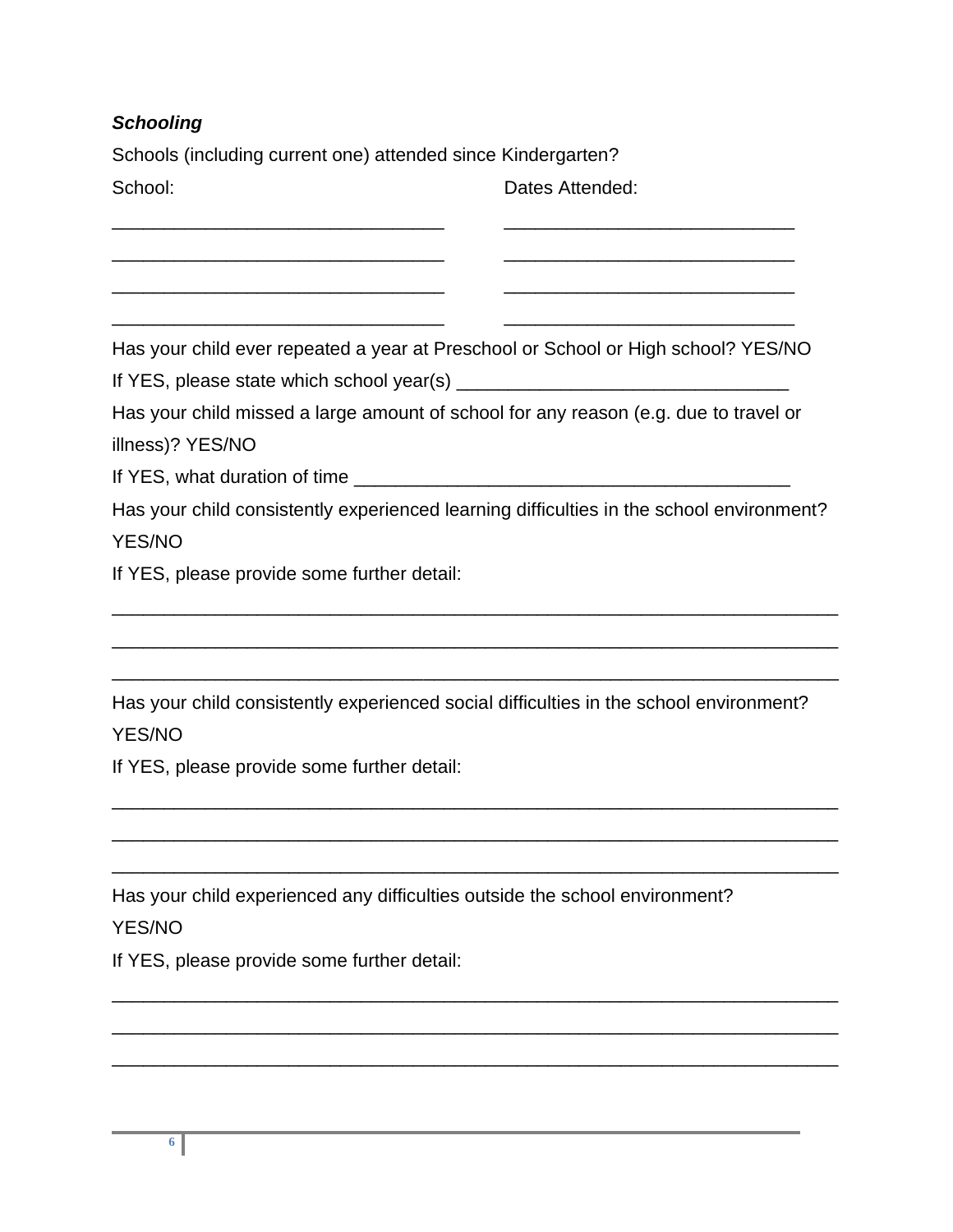| <b>Family Background</b>                                                                                        |                                                                                          |
|-----------------------------------------------------------------------------------------------------------------|------------------------------------------------------------------------------------------|
| Please list other children in the family                                                                        |                                                                                          |
| Name                                                                                                            | Age                                                                                      |
|                                                                                                                 |                                                                                          |
| the child lives:                                                                                                | Please complete the following questions in relation to the caregiver(s) with whom        |
| Occupation caregiver(s)                                                                                         |                                                                                          |
| Caregiver                                                                                                       | Occupation                                                                               |
| Language(s) spoken at home<br>YES/NO<br>If YES, please provide a brief outline of the difficulties experienced: | Has any member of your child's family experienced any psychological difficulties?        |
| <b>YES/NO</b><br>If YES, please provide a brief outline of the difficulties experienced:                        | Has any member of your child's family experienced any educational/learning difficulties? |
|                                                                                                                 |                                                                                          |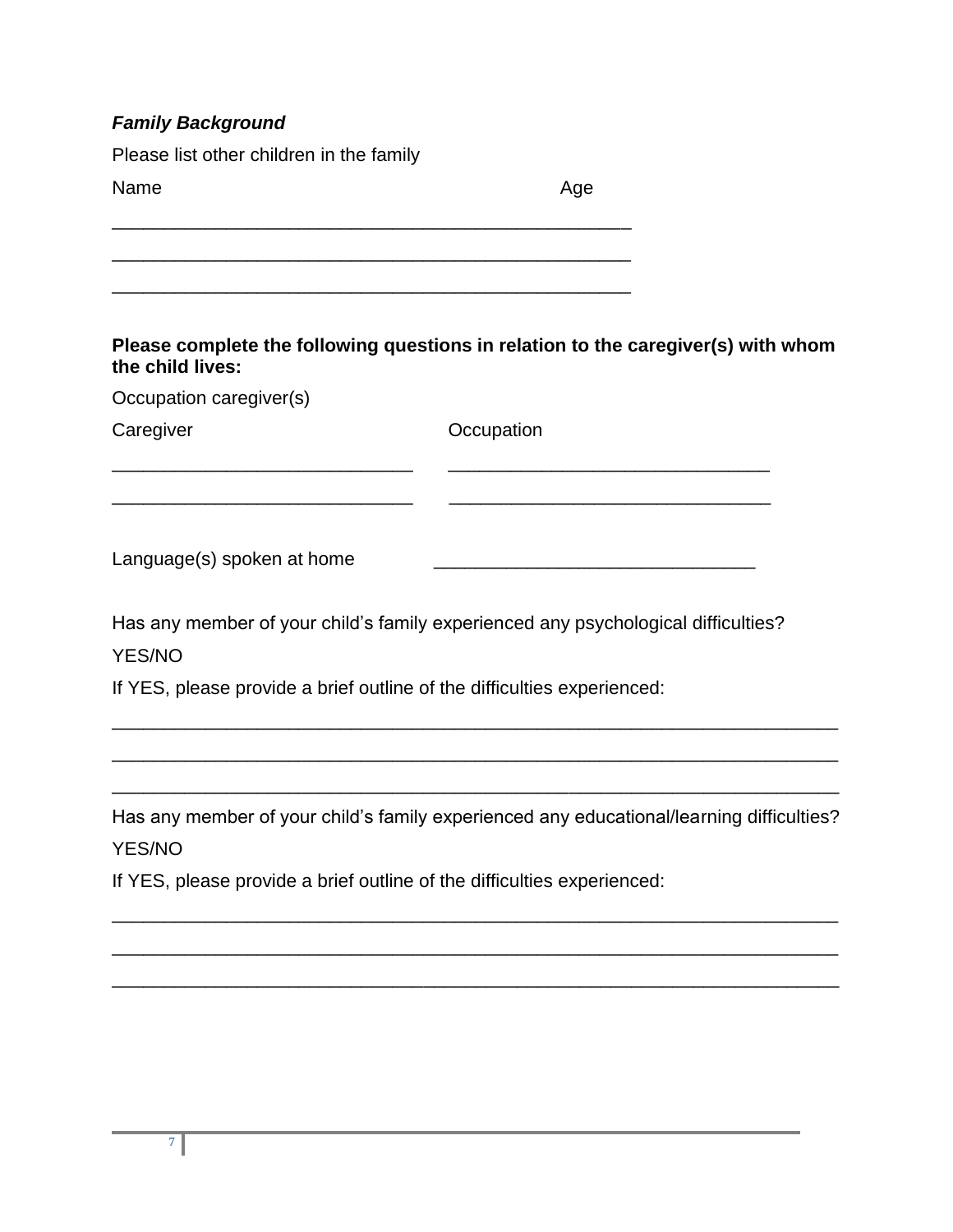Is there anything else you think we may need to know about your child? YES/NO If YES, please provide details:

This questionnaire was completed by

# THANK YOU FOR COMPLETING THIS QUESTIONNAIRE.